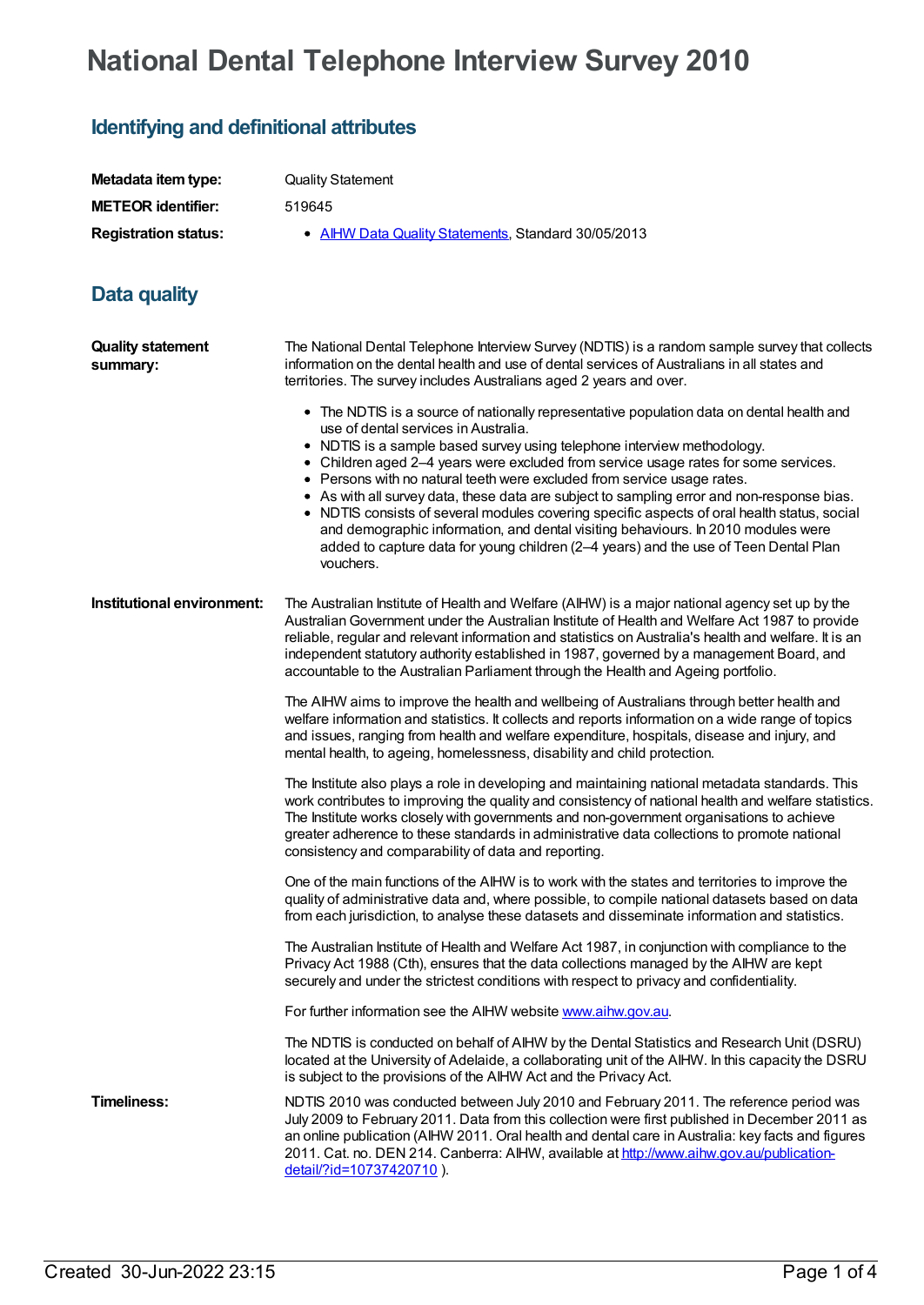| <b>Accessibility:</b> | The DSRU produces a number of statistical reports based on the NDTIS, available free of<br>charge from its website: http://www.arcpoh.adelaide.edu.au/publications/report/statistics/<br>Or from AIHW:<br>http://www.aihw.gov.au/dental-and-oral-health/<br>Customised tables are available on request (on a fee for service basis). Queries should be<br>directed to dsru@adelaide.edu.au.                                                                                                                                                                                                                                                                                                                                                                                                                                                               |             |  |  |  |
|-----------------------|-----------------------------------------------------------------------------------------------------------------------------------------------------------------------------------------------------------------------------------------------------------------------------------------------------------------------------------------------------------------------------------------------------------------------------------------------------------------------------------------------------------------------------------------------------------------------------------------------------------------------------------------------------------------------------------------------------------------------------------------------------------------------------------------------------------------------------------------------------------|-------------|--|--|--|
| Interpretability:     | NDTIS consists of several modules: dentate status, perceived need, access to services, rural<br>access, treatment in the last 12 months, cardholder/waiting time, visiting behaviour, social<br>impact, financial impact, dental insurance, chronic disease, societal impact,<br>sociodemographics, edentulous. In 2010 the following modules were included: young child (2-4<br>years), Use of Teen Dental Plan vouchers.                                                                                                                                                                                                                                                                                                                                                                                                                                |             |  |  |  |
| <b>Relevance:</b>     | The NDTIS is a random sample survey that collects information on the dental health and use of<br>dental services of Australians in all states and territories. The scope of the survey includes both<br>public and private dental services, and emergency as well as general visits (i.e. check ups and<br>consultations for problems not classified as emergencies).<br>The survey data are limited to people aged 2 years and over, whose telephone number was<br>listed in the electronic White Pages. Information about oral health services provided to<br>edentulous persons (i.e. people with no remaining natural teeth) is not included. As NDTIS does<br>not specifically identify dental services provided through hospitals, or services provided for<br>orthodontic reasons, it was not possible to exclude these services from usage rates. |             |  |  |  |
|                       |                                                                                                                                                                                                                                                                                                                                                                                                                                                                                                                                                                                                                                                                                                                                                                                                                                                           |             |  |  |  |
|                       | The target sample size for the 2010 NDTIS was 6,600 adults aged 18 years or older, 400<br>children aged 2-4 years and 3,000 children aged 5-17 years. The number of survey participants<br>after data editing was completed is provided in Table 1.                                                                                                                                                                                                                                                                                                                                                                                                                                                                                                                                                                                                       |             |  |  |  |
|                       | Age group                                                                                                                                                                                                                                                                                                                                                                                                                                                                                                                                                                                                                                                                                                                                                                                                                                                 | Sample size |  |  |  |
|                       | 2-4 year olds                                                                                                                                                                                                                                                                                                                                                                                                                                                                                                                                                                                                                                                                                                                                                                                                                                             | 418         |  |  |  |
|                       | 5-17 year olds                                                                                                                                                                                                                                                                                                                                                                                                                                                                                                                                                                                                                                                                                                                                                                                                                                            | 3,054       |  |  |  |
|                       | 18-24 year olds                                                                                                                                                                                                                                                                                                                                                                                                                                                                                                                                                                                                                                                                                                                                                                                                                                           | 649         |  |  |  |
|                       | 25-44 year olds                                                                                                                                                                                                                                                                                                                                                                                                                                                                                                                                                                                                                                                                                                                                                                                                                                           | 2,104       |  |  |  |
|                       | 45-64 year olds                                                                                                                                                                                                                                                                                                                                                                                                                                                                                                                                                                                                                                                                                                                                                                                                                                           | 2,908       |  |  |  |

65+ year olds 1,104 **Total 10,237**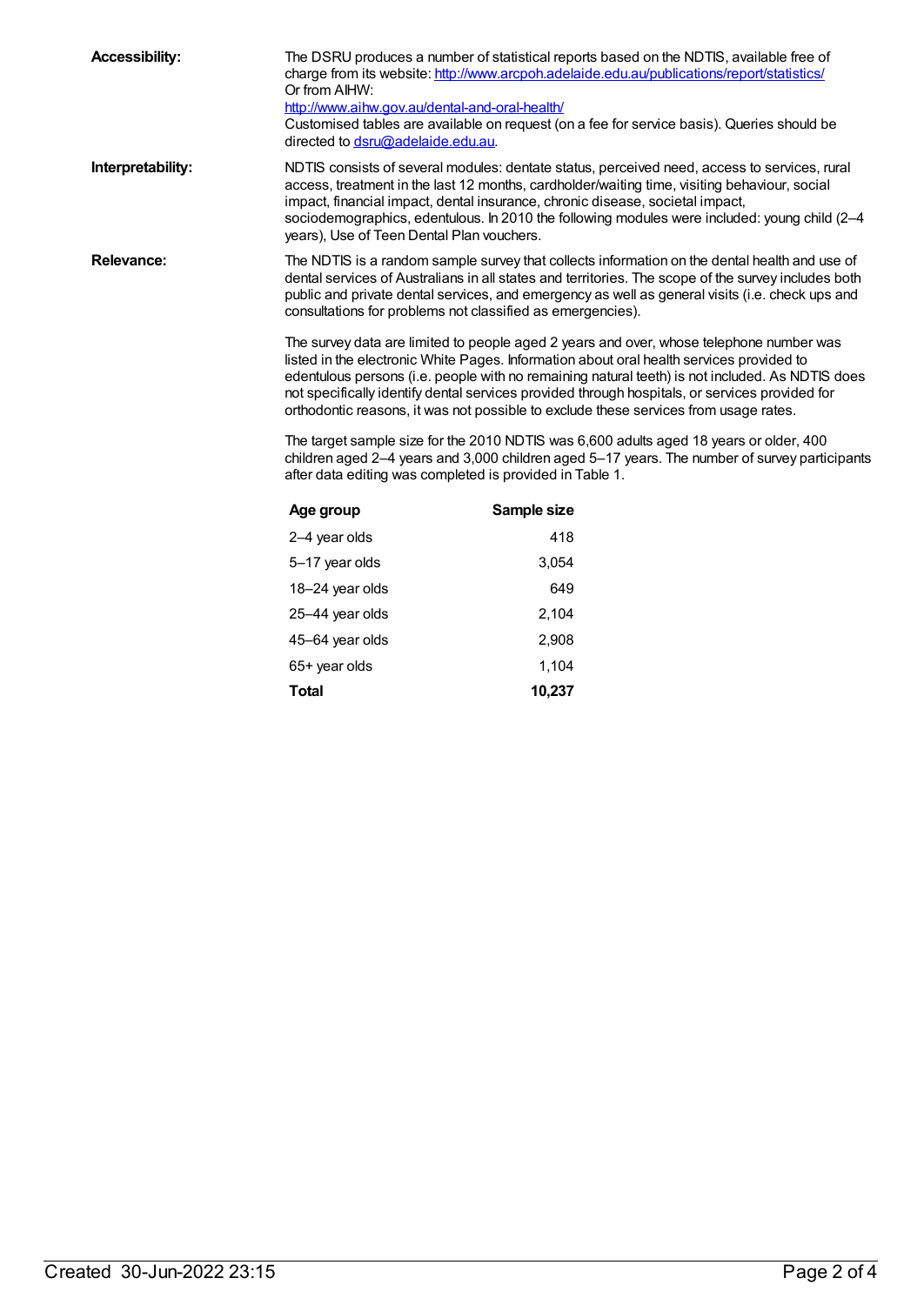**Accuracy:** Data were collected from a random sample of Australians selected using a two-stage stratified sample design.

> Testing of the NDTIS questionnaire program was conducted over May and June 2010. There were three phases to the testing, which involved informal in-house testing, cognitive interviews and a pilot test. Indigenous status is recorded, however small numbers of respondents identify as Indigenous and only national estimates are made on Indigenous status.

An overall participation rate of 47.8% was achieved in the 2010 survey. A total of 20,343 unique telephone numbers were called resulting in 7,869 households with one or more completed interviews. Participation rates ranged from 41.9% in Sydney through to 59.8% in nonmetropolitan South Australia.

| <b>Stratum</b>                            | sampled scope | <b>Total Out of</b> | Out of<br>scope no contact<br>child in<br>household |       |       | Non- Refusal Participating | Per cent<br>households participation |
|-------------------------------------------|---------------|---------------------|-----------------------------------------------------|-------|-------|----------------------------|--------------------------------------|
| Sydney                                    | 2,780         | 191                 | 395                                                 | 335   | 939   | 920                        | 41.9%                                |
| Balance of<br>New South<br>Wales          | 1,717         | 97                  | 180                                                 | 165   | 562   | 713                        | 49.5%                                |
| Melbourne                                 | 2,907         | 182                 | 456                                                 | 302   | 1,003 | 964                        | 42.5%                                |
| <b>Balance of</b><br>Victoria             | 1,317         | 62                  | 234                                                 | 123   | 404   | 494                        | 48.4%                                |
| <b>Brisbane</b>                           | 1,218         | 80                  | 32                                                  | 137   | 423   | 546                        | 49.4%                                |
| <b>Balance of</b><br>Queensland           | 1,309         | 87                  | 11                                                  | 156   | 476   | 579                        | 47.8%                                |
| Adelaide                                  | 1,450         | 99                  | 275                                                 | 147   | 367   | 562                        | 52.2%                                |
| Balance of<br>South<br>Australia          | 574           | 26                  | 16                                                  | 51    | 163   | 318                        | 59.8%                                |
| Perth                                     | 1,982         | 139                 | 440                                                 | 178   | 589   | 636                        | 45.3%                                |
| <b>Balance of</b><br>Western<br>Australia | 633           | 37                  | 0                                                   | 79    | 205   | 312                        | 52.3%                                |
| Hobart                                    | 814           | 38                  | 145                                                 | 80    | 207   | 344                        | 54.5%                                |
| Tasmania                                  | 807           | 45                  | 86                                                  | 78    | 249   | 349                        | 51.6%                                |
| Australian<br>Capital<br>Territory        | 1,304         | 72                  | 220                                                 | 125   | 340   | 547                        | 54.1%                                |
| Darwin                                    | 852           | 102                 | 56                                                  | 106   | 272   | 316                        | 45.5%                                |
| Northern<br>Territory                     | 679           | 64                  | 23                                                  | 112   | 211   | 269                        | 45.4%                                |
| <b>Total</b>                              | 20,343        | 1,321               | 2,569                                               | 2,174 | 6,410 | 7,869                      | 47.8%                                |

As with all survey data, these data are subject to sampling error and non-response bias. Data are weighted and the magnitude of sampling error is indicated by 95% confidence intervals included with all published estimates.

Interviews were rendered invalid if they were missing the demographic data which were necessary for them to be weighted by the probability of selection. These requirements were the sex, age and dwelling type of the respondent, and the number of persons in the same household who may have been selected instead of the respondent. Due to incomplete data, 31 records (0.3%) were excluded from the final dataset.

For those records which were able to be weighted there were very few missing data items. Consequently, all weighted records generated useable data for analysis.

Detailed description of survey methodology can be found in Appendix A of the Insurance and use of dental services (NDTIS 2010) publication at <http://www.aihw.gov.au/WorkArea/DownloadAsset.aspx?id=10737421951>